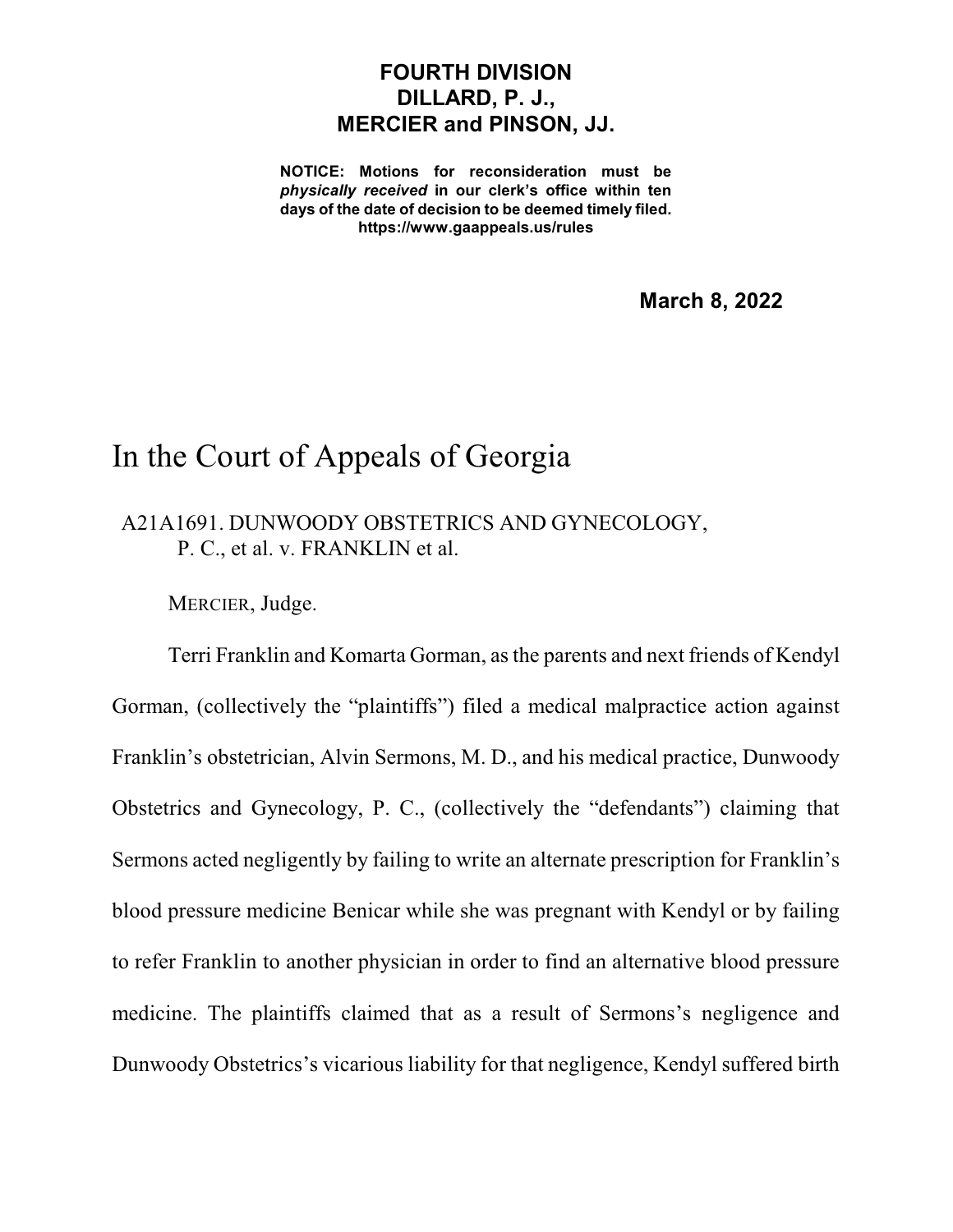defects due to fetal Benicar exposure. The jury found in favor of the plaintiffs, awarding them twelve million dollars. However, the jury also found Franklin 46% responsible, and the trial court subsequently reduced the award by 46% and entered a judgment for the plaintiffs of over six million dollars. The defendants appeal the judgment, alleging that the trial court erred by excluding evidence of Franklin's prior abortions and that the jury verdict was void because it was "fatally inconsistent."

We affirm. On the evidentiary issue, we conclude that excluding evidence of the plaintiff's abortions as a discovery sanction was not an abuse of the trial court's broad discretion to control discovery. The defendants did not disclose expert opinions relying on that evidence until one business day before the start of a complex medical malpractice jury trial, even though they had known about the factual predicate for those opinions for several years. The trial court viewed that last-minute disclosure as evidence that the defendants'interrogatory responsesin the years of litigation leading up to the disclosure—none of which mentioned these now "critical" opinions—were "intentionally false and misleading." A finding like this—that a party has willfully failed to comply with discovery obligations—is committed to the trial court's broad discretion as long as "any evidence" supports it, and under clear Supreme Court precedent, a trial court may sanction such conduct by excluding the evidence at issue.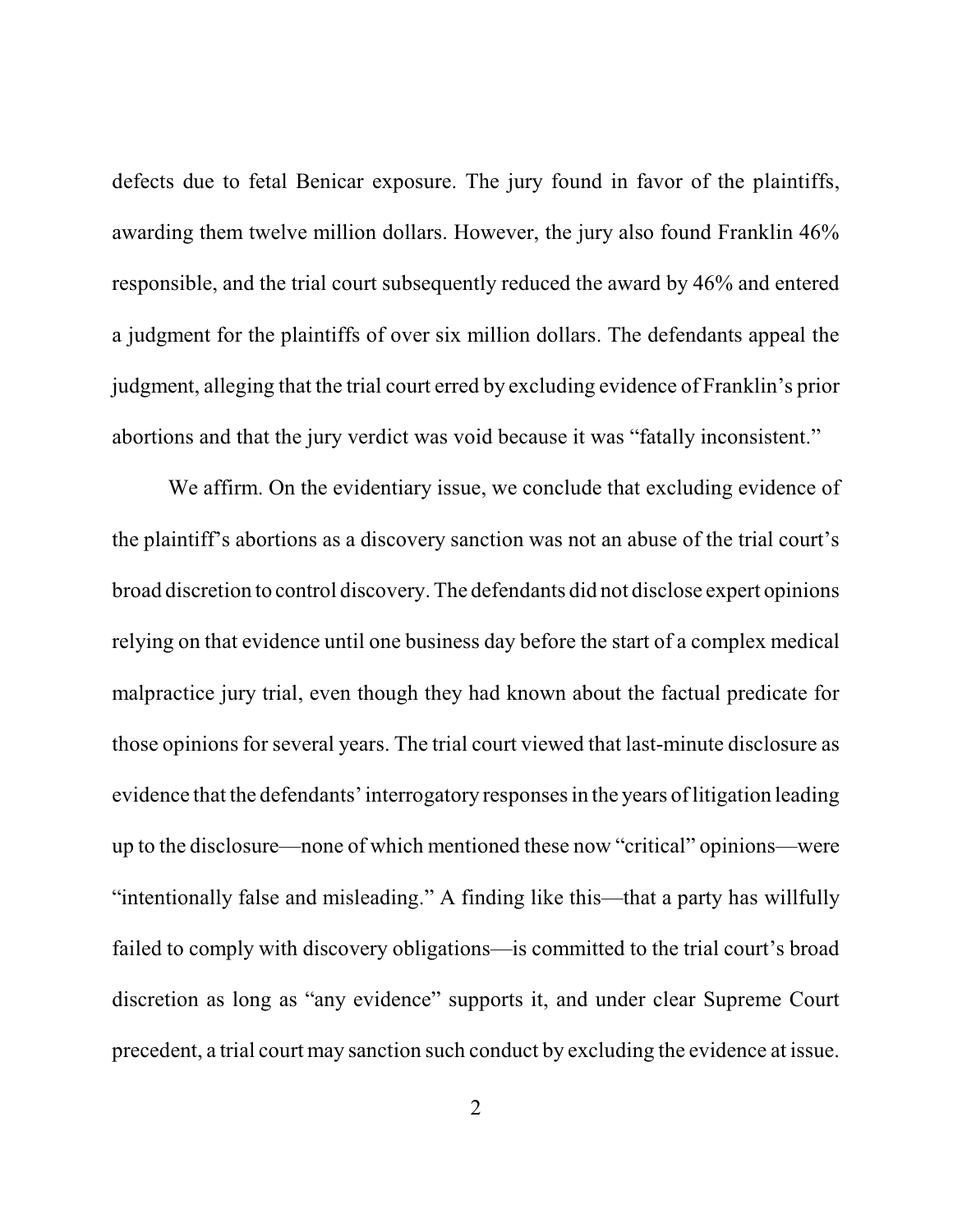*Resurgens, P. C. v. Elliott*, 301 Ga. 589 (800 SE2d 580) (2017). As for the defendants'request to overturn the jury's verdict as "fatally inconsistent," we decline. The defendants contend that the jury's decision to assign 46% fault to Franklin "necessarily" means that the jury found that Franklin knew the risks of taking Benicar, which would have relieved them of liability. But, as we will explain below, there is at least one other permissible basis for that allocation of fault, and the law requires us to presume that the jury relied on the valid basis.

Following a jury's verdict and a trial court's subsequent entry of a judgment, this Court must affirm the judgment "if there is any evidence to support the verdict, because the jurors are the exclusive judges of the weight and credibility of the evidence. We must construe the evidence with every inference and presumption in favor of upholding the verdict." *Sagon v. Peachtree Cardiovascular and Thoracic Surgeons*, 297 Ga. App. 379, 379 (677 SE2d 351) (2009) (citation and punctuation omitted).

So viewed, the relevant evidence shows that Franklin began taking Benicar to treat her high blood pressure in February 2009. She learned that she was pregnant with Kendyl in August of 2010, and a friend of hers recommended Sermons as an obstetrician. Franklin testified that at her first appointment with Sermons, on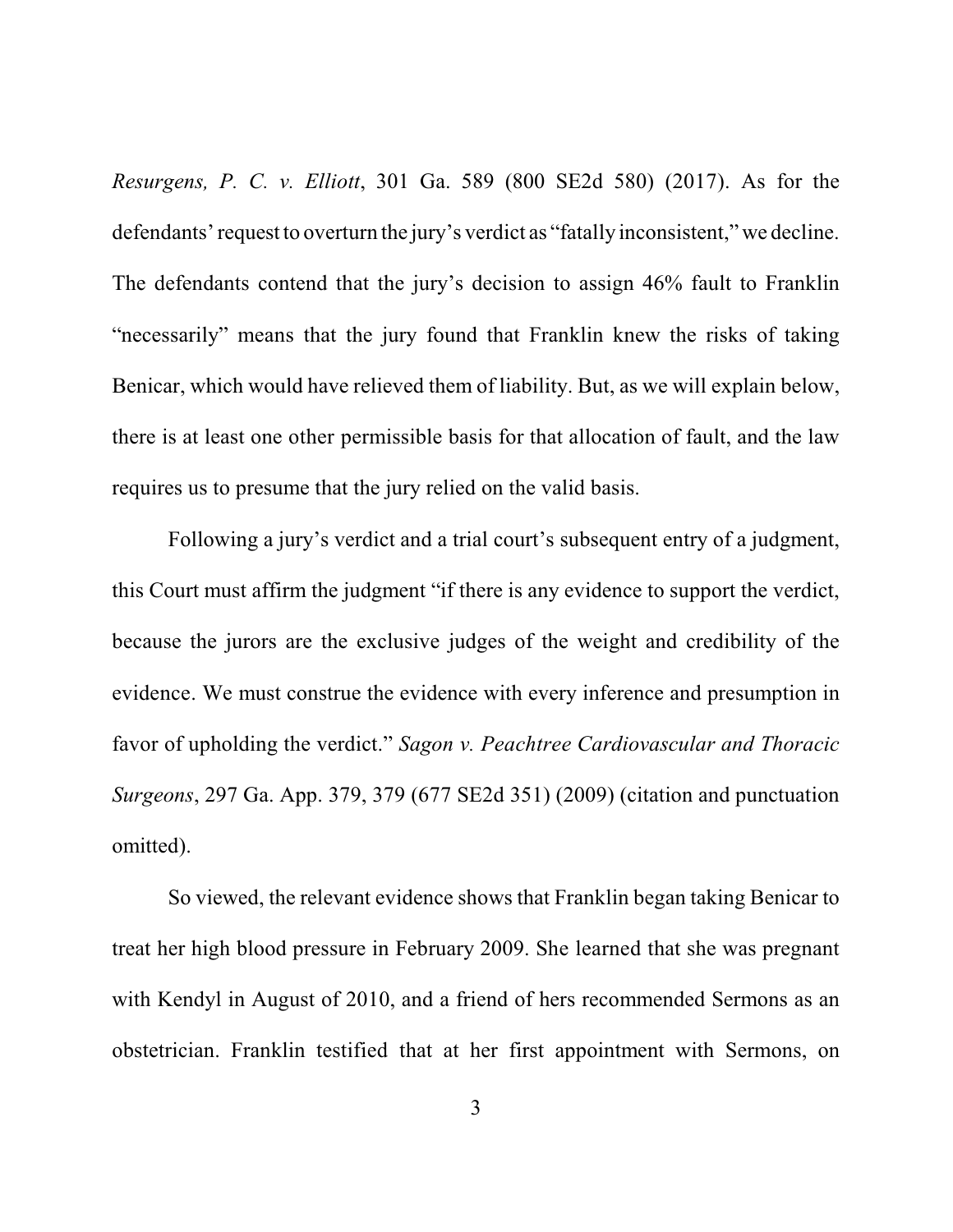September 13, 2010, she told Sermons that she was taking Benicar and Sermons said, "well, that's not normally a medicine that you could take while being pregnant, but [I will] switch you later." Sermons did not tell Franklin that Benicar could harm her baby, nor did he instruct her to stop taking Benicar. Franklin subsequently refilled her Benicar prescription the same day.

At Franklin's following appointment with Sermons, they did not discuss Franklin's Benicar prescription. However, at her October 28, 2010 appointment, Gorman asked Sermons when Sermons was going to change Franklin's blood pressure medicine, and Sermons responded, "I'll switch it later."

Franklin and Sermons did not discuss Benicar at any of Franklin's ensuing doctor's appointments, until her March 3, 2011 appointment, when Franklin again mentioned that she was taking Benicar. Sermons did not tell Franklin to stop taking Benicar, and she was scheduled for another appointment with Sermons for March 17, 2011. However, after Franklin left Sermons's office on March 3, Sermons called her and told her to go to a maternal fetal specialist the next morning. The following morning at approximately 7:00 a.m., Sermons called Franklin again and told her to go straight to the hospital and that he would meet her there. When Franklin arrived at the hospital, she was admitted, and the treating physicians immediately took her off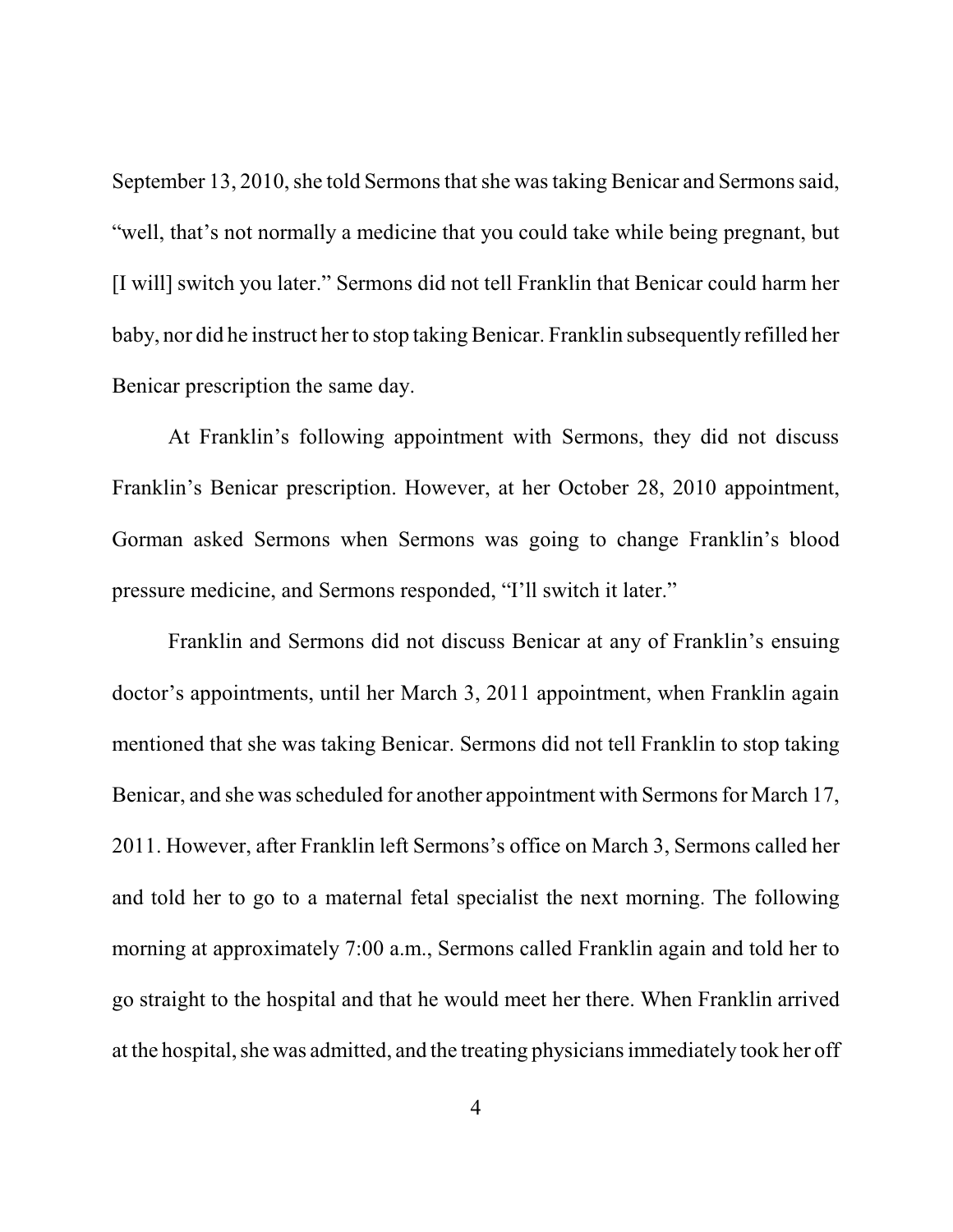of Benicar and prescribed her a different blood pressure medicine. Five days later, Kendyl was born premature, at 32 weeks, with brain damage, chronic kidney disease, and under-developed intestines.Franklin was diagnosed with oligohydramnios,where there is not enough amniotic fluid around the baby, which is associated with pre-term labor.

The plaintiffs filed this action in October 2012. At trial, the plaintiffs' expert testified that Sermons breached his duty of care by failing to tell Franklin to stop taking Benicar immediately. The defendants admitted that if Sermons had failed to tell Franklin to stop taking Benicar, it would have been a violation of the standard of care. Sermons testified, however, that he told Franklin at her first visit to stop taking Benicar, but she continued to do so. The jury resolved the dispute in the plaintiffs' favor. Following the trial court's entry of judgment, the defendants filed a motion for new trial, which the trial court denied.

1. The defendants claim that the trial court erred by excluding evidence of Franklin's prior abortions as a discovery sanction. "A trial court has broad discretion to control discovery, including the imposition of sanctions, and [this Court] will not reverse a trial court's decision on discovery matters absent a clear abuse of discretion." *Resurgens*, supra at 597 (2) (b) (citation and punctuation omitted). We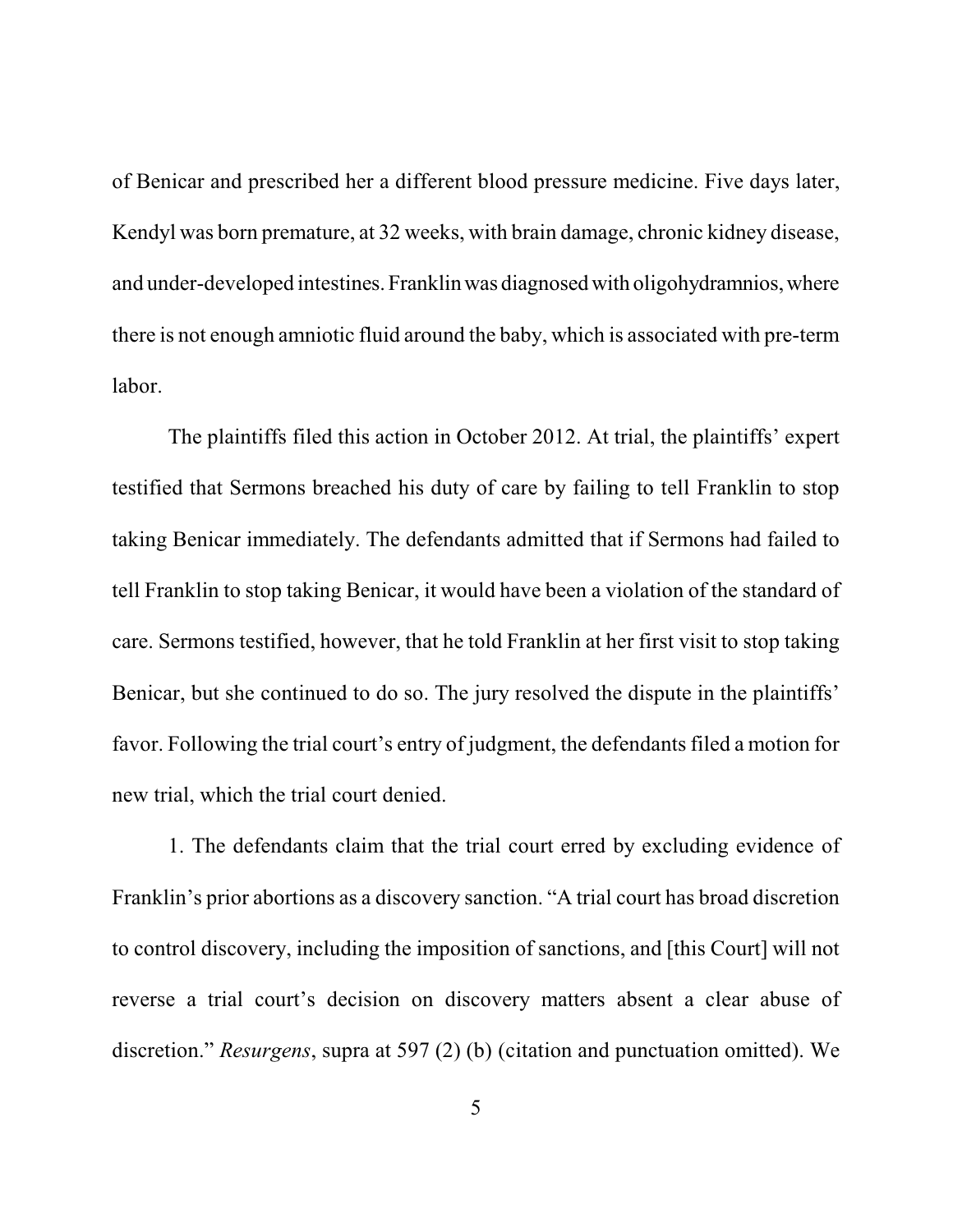employ a clear abuse of discretion standard, "because, unlike the appellate courts, the trial court directly supervise[s] the ebb and flow of the discovery and trial process in the case and ha[s] the opportunity to observe and assess the conduct, demeanor, and credibility of the parties and their counsel throughout the proceedings." Id. at 598 (2) (b) (citation and punctuation omitted).

When Franklin first began seeing Sermons, she completed an intake form stating that she had three pregnancies, including one live birth and one miscarriage/abortion. However, in June 2013, the defendants took Franklin's deposition, which Sermons attended, during which Franklin testified that she previously had four abortions.

Almost *five years after* Franklin's deposition, the plaintiffstook the deposition of defendant's expert witness, Dr. Daniel Eller. Eller testified that he had reviewed Franklin's deposition and that the cause of Kendyl's brain injury was an infection and/or her prematurity, and that her other injuries (renal insufficiency and calvarial hypoplasia) and Franklin's oligohydramnios were due to Benicar exposure. Eller did not attribute any of Kendyl's injuries to Franklin's prior abortions, or her failure to inform Sermons of the abortions. Further, in the defendants' discovery responses, Sermons's deposition and the consolidated pretrial order, the defendants contended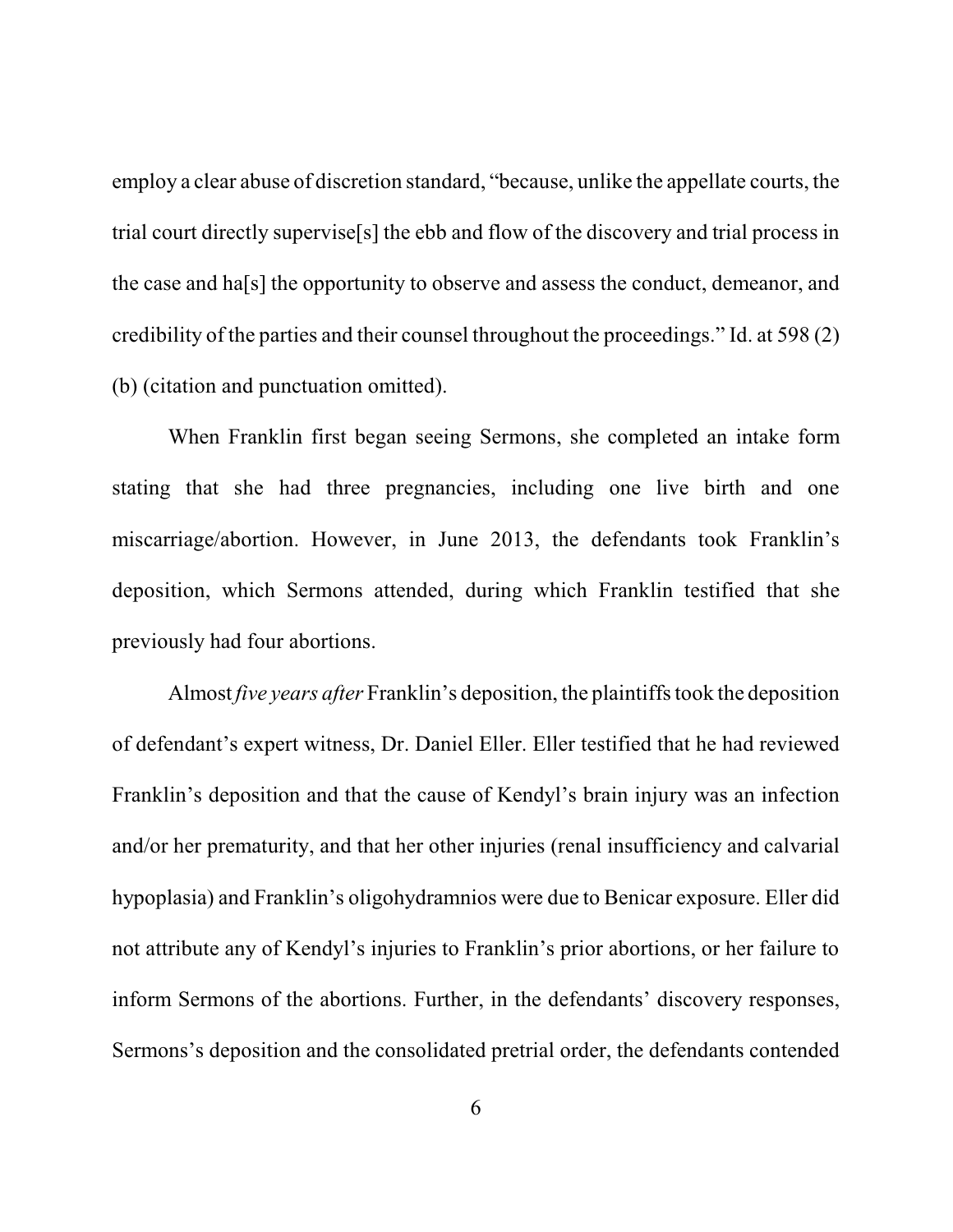that Sermons had warned Franklin of the dangers of taking Benicar and yet she continued to take the medicine despite Sermons's warnings. The defendants made no arguments, and gave no discovery responses or deposition testimony to suggest that Franklin's prior abortions, or her failure to disclose the abortions to Sermons, played a role in Kendyl's injuries. Moreover, in the consolidated pretrial order the defendants failed to even mention Franklin's prior abortions.

Two weeks prior to the start of trial, on October 7, 2019, the plaintiffs filed a motion in limine seeking to exclude all evidence of Franklin's abortions. On October 17, 2019, four days before the start of trial (and over six years after Franklin's deposition), the defendants served a one paragraph supplemental discovery response<sup>1</sup> to an interrogatory requesting the identification of any expert witnesses the defendants expect to call at trial and a summary of their opinion, stating that

in additional[sic] to the opinions previously offered by Dr. Eller, he is also expected to testify that the number of voluntary terminations [Franklin] endured prior to the pregnancy at issue caused [Franklin] to be at an increased risk for preterm labor/delivery. Defendants further

<sup>&</sup>lt;sup>1</sup> See generally OCGA  $\S$  9-11-26 (e) (2) (B) ("A party is under a duty seasonably to amend a prior response if he obtains information upon the basis of which . . . [h]e knows that the response, though correct when made, is no longer true and the circumstances are such that a failure to amend the response is, in substance, a knowing concealment.").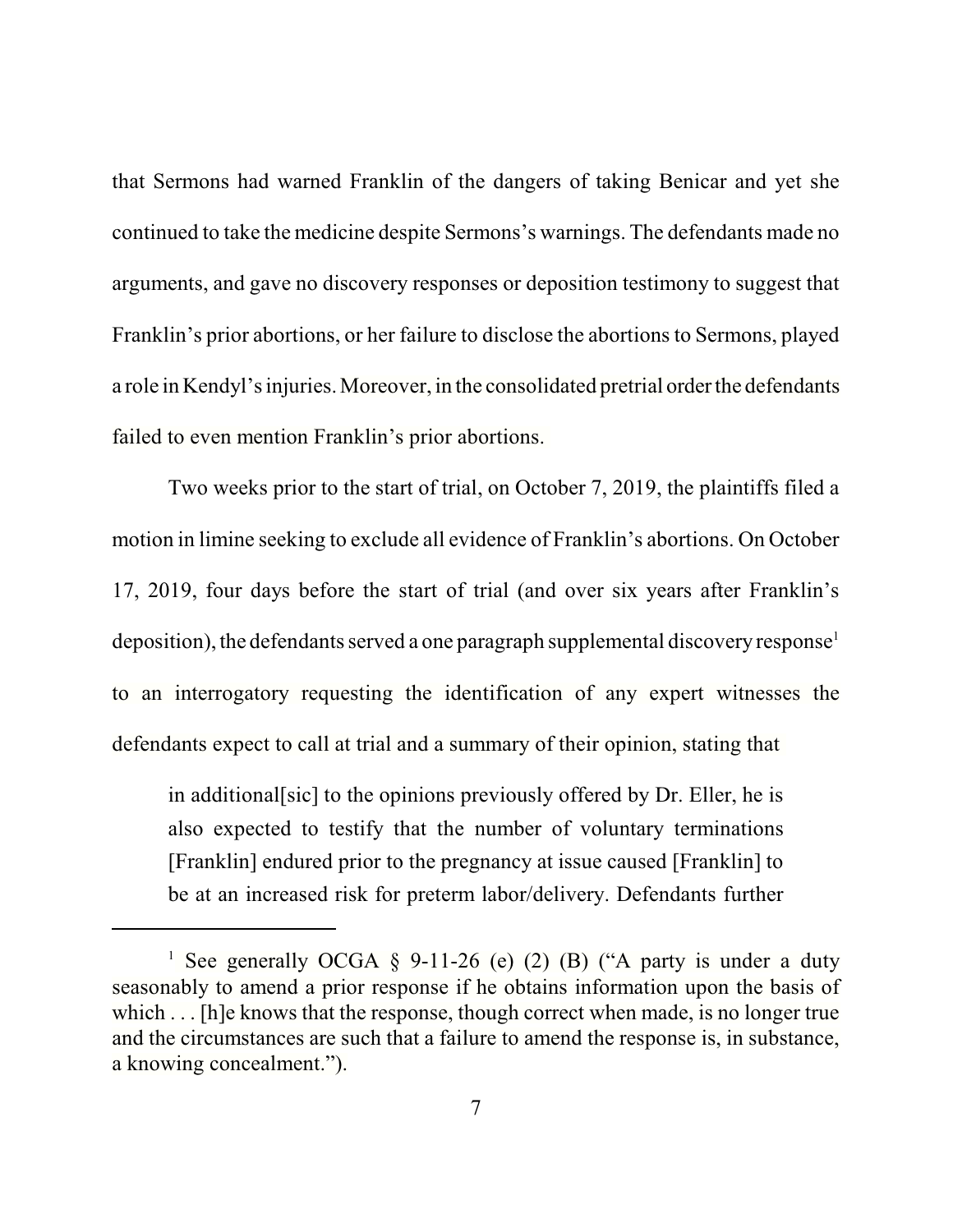state that Dr. Eller bases his opinions on his training and experience, as well as his review of the complaint and accompanying affidavit, the pleadings, the medical records, and the depositions taken in this case. Defendants further state that Dr. Sermons is also expected to testify that [Franklin's] prior medical history, including voluntary terminations, increased her likelihood of going into preterm labor/delivery. Dr. Sermons is also expected to testify that had he known about [Franklin's] prior medical history concerning voluntary terminations, it is likely that he would have referred her to a perinatologist to be evaluated for cervical insufficiency. 2

The trial court held a hearing on the plaintiffs' motion in limine where the plaintiffs argued, inter alia, that the trial court should not let the defendants play a

<sup>&</sup>lt;sup>2</sup> The defendants argue that Sermons was not required to supplement his discovery responses because he is a party defendant. Setting aside the requirement that a party has a duty to supplement his or her discovery responses, see OCGA § 9- 11-26 (e) (2) (B), a defendant physician may testify in his or her own defense and does not fall within the same disclosure requirements as an expert who learned about the facts of the case outside of the course of treatment. See *McNabb v. Landis*, 223 Ga. App. 894, 895 (2) (479 SE2d 194) (1996). However, Sermons admitted that he learned about the abortions through Franklin's deposition and not in the course of his treatment of her. Because his knowledge of Franklin's abortions was acquired (and therefore his opinion was developed) in anticipation of trial, he was subject to the expert disclosure requirements. See *Glover v. Atkinson-Sneed*, 348 Ga. App. 679, 687-688 (1) (a) (824 SE2d 588) (2019) (A treating physician in a medical malpractice action, who seeks to testify regarding facts learned through litigation, may not "provide expert opinion testimony on the standard of care and whether that standard was breached, unless the witness has been identified as an expert in accordance with OCGA § 9-11-26 (b) (4) (A) (i)").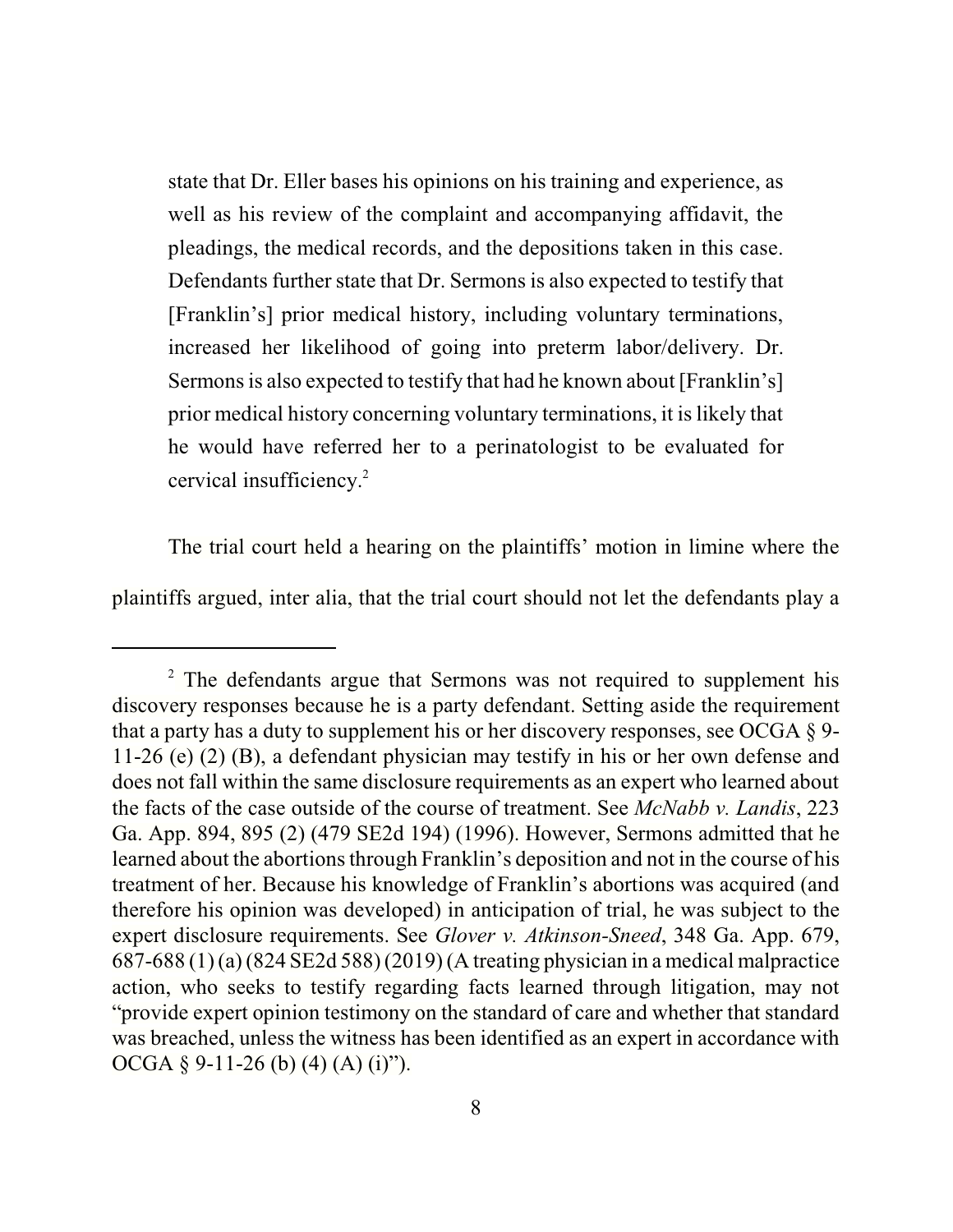"gotcha game" on the eve of trial. Counsel for the defense argued that evidence of Franklin's prior abortions was "critical to [the] defense" and urged the trial court to deny the motion. The trial court excluded the evidence of Franklin's prior abortions, finding that the defendants' "failure to disclose this new theory was late and deliberate, and in the absence of supplemental disclosure, defendant'sresponse to the [i]nterrogatories was intentionally false and misleading."

The available sanctions to a party, under OCGA § 9-11-37 (d), hinge on whether the party has received an evasive or incomplete response, or a false or deliberately misleading response. See *Resurgens*, supra at 595 (2) (a). If a party "receives an evasive or incomplete answer to a discovery request, in order to obtain an answer upon which it can rely, or sanctions for failing to produce the same, the party must file a motion to compel, obtain an order from the court compelling an answer, and then seek sanctions if the responding party still refuses to comply." Id. (citation and punctuation omitted). If a party fails to do so and then proceeds to trial, and is surprised due to the failure to seek additional information, "a continuance of the trial to allow the party to obtain more information is the proper remedy." Id.

However, where a party provides a false or deliberately misleading discovery response, a trial court is not limited to a continuance for a discovery sanction. See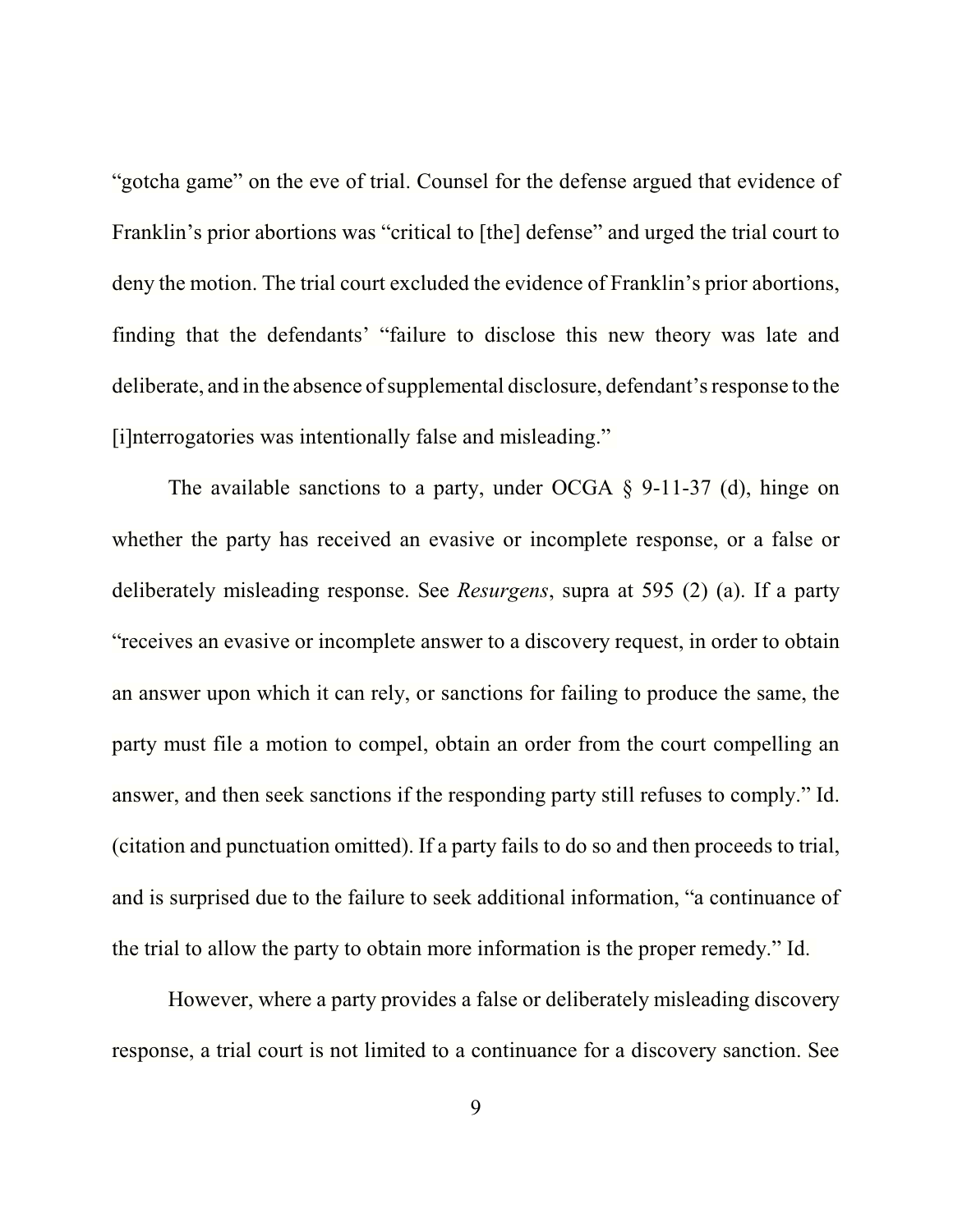*Resurgens*, supra at 595 (2) (a). We allow more stringent sanctions for a deliberately misleading discovery response because "[w]hen a party receives a substantive answer to a discovery request, they are entitled to believe that answer[.]" Id. While some of the available discovery sanctions may appear harsh,

[a] litigant will not be heard to contend that its own conduct has removed it beyond the reach of sanctions, when it has frustrated the orderly process prescribed in OCGA § 9-11-37 by false or erroneous responses to interrogatories. To condone such conduct would force parties to assume the falsity of every sworn interrogatory response and file endless motions preserving their right to relief. Such a rule would allow the unscrupulous to conceal documents from opposing parties by the simple expedient of denying their existence, without fear of penalty if the deception were by some chance discovered. It would discourage diligence in seeking out relevant documents even on the part of those not actively dishonest. Lack of diligence or negligence would not only be unpunished, it would be rewarded.

Id. at  $596(2)(a)$  (citation, footnote, and punctuation omitted). As such, where a party has provided false or intentionally misleading responses to written discovery, including deliberately suppressing opinions of expert witnesses, "the aggrieved party may seek sanctions for the same, as allowing such hidden evidence to be admitted at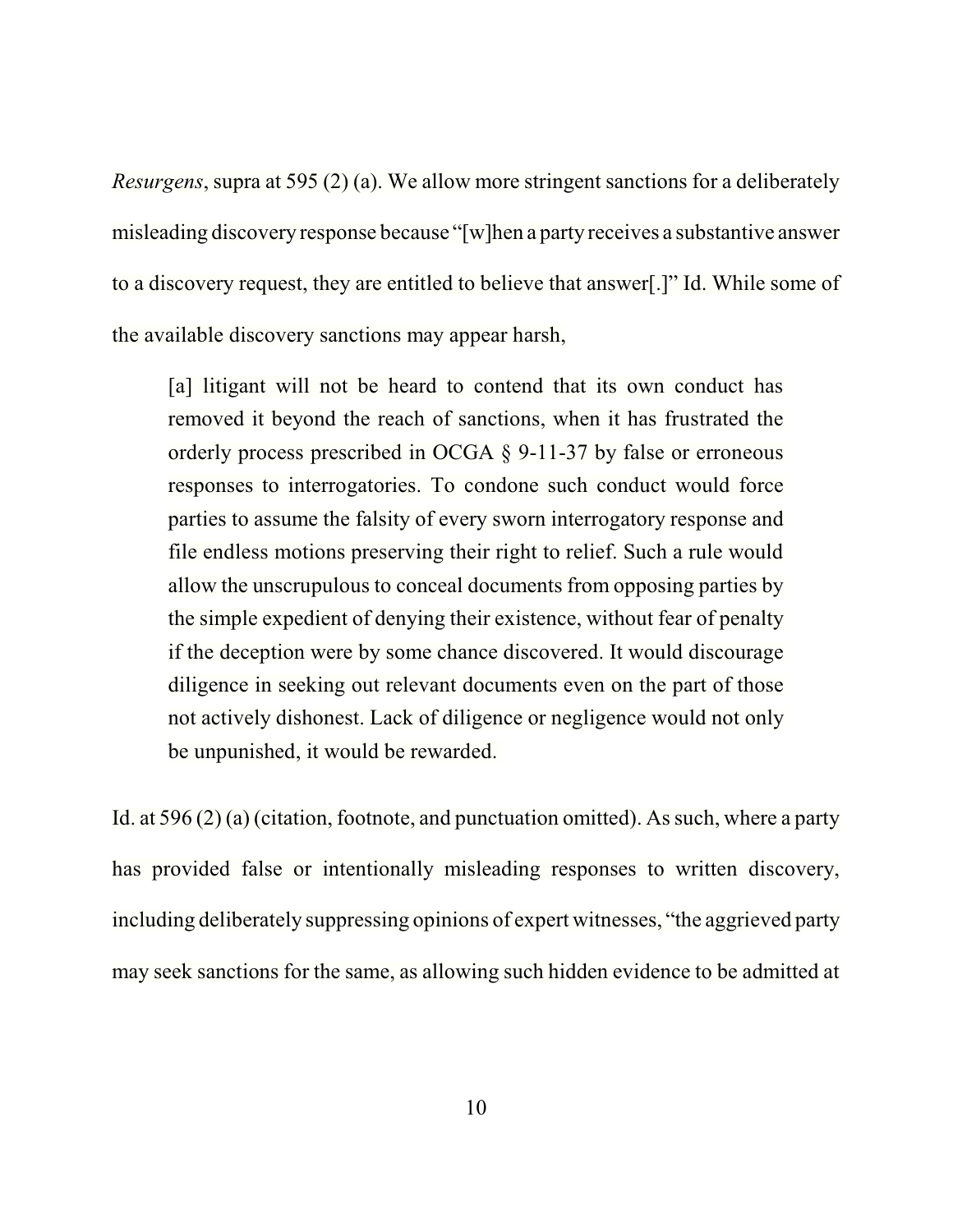trial simply because it has some probative value rewards and encourages deceptive behavior." Id at  $597(2)(a)$ .

Sermons and Eller were asked multiple times throughout the protracted litigation about the causes of Kendyl'sinjuries and Franklin's culpability in the same. They gave responsive answers, attributing many of Kendyl's injuries to Benicar exposure, and Sermons suggested that Franklin was culpable due to her failure to stop taking Benicar when he allegedly told her to do so. Not once did Sermons or Eller suggest that Franklin acted negligently by failing to disclose her prior abortions to Sermons, or that Sermons would have followed a different treatment plan, or that Franklin's prior abortions could have led to Kendyl's premature birth. Then, *six years after* the defendants learned of Franklin's abortions and *on the eve of trial*, Sermons and Eller changed their opinions to say, for the first time, that the abortions were "critical" to the defense and altered their opinions of Sermons's standard of care and causation. Defense counsel's statement that the evidence was "critical" suggests that he was aware the discovery responses should have been supplemented with the "critical" theories when the defendants learned of the abortions. See *Anglin v. Smith*, 346 Ga. App. 456, 462 (3) (816 SE2d 426) (2018) (court looked to counsel's statements defending the failure to disclose to support finding that the failure was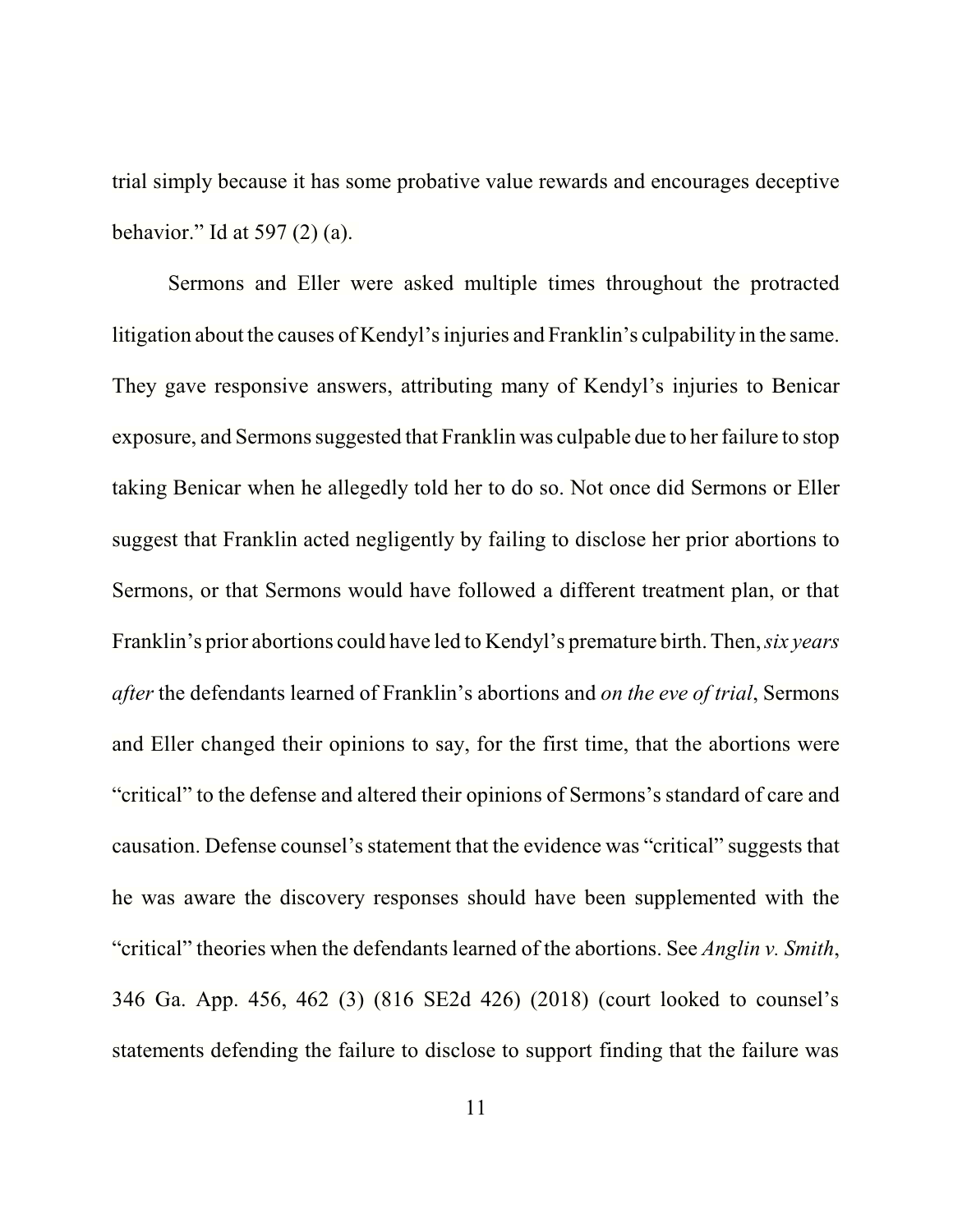deliberate). The trial court did not abuse its discretion by finding that the defendants submitted false or intentionally misleading discovery responses by failing to reveal their "critical" defense that Franklin's prior abortions, and her failure to disclose the information to Sermons, contributed to Kendyl's injuries.See*Resurgens*, supra at 598 (2) (b) ("A trial court's finding that a party has wilfully failed to comply with its discovery obligations will not be reversed if there is any evidence to support it.") (citation and punctuation omitted); see *Anglin*, supra at 462-463 (3).

Here, the trial court explained that it found that the defendants' "response to the [i]nterogatories was intentionally false and misleading," and due to the "late and deliberate" failure to disclose Eller's and Sermons's opinions about Franklin's abortions until the eve of trial, it excluded the evidence. On appeal, the defendants argue that the only available remedy was a continuance.<sup>3</sup> This is incorrect. Evidence

<sup>&</sup>lt;sup>3</sup> The defendants claim that the Supreme Court of Georgia resolved a similar question in *Lee v. Smith*, 307 Ga. 815 (838 SE2d 870) (2020). However, *Lee* addressed whether a trial court could exclude an expert witness solely because the witness was identified after a scheduling order. See id at 821-822 (2). The Supreme Court in *Lee* reversed in part and remanded for the trial court to reconsider its ruling while examining the following factors: "(1) the explanation for the failure to disclose the witness, (2) the importance of the testimony, (3) the prejudice to the opposing party if the witness is allowed to testify, and (4) whether a less harsh remedy than the exclusion of the witness would be sufficient to ameliorate the prejudice and vindicate the trial court's authority." Id. at 824 (3) (footnote omitted). Unlike *Lee*, Sermons and Eller's testimony was not excluded solely because it was disclosed after a scheduling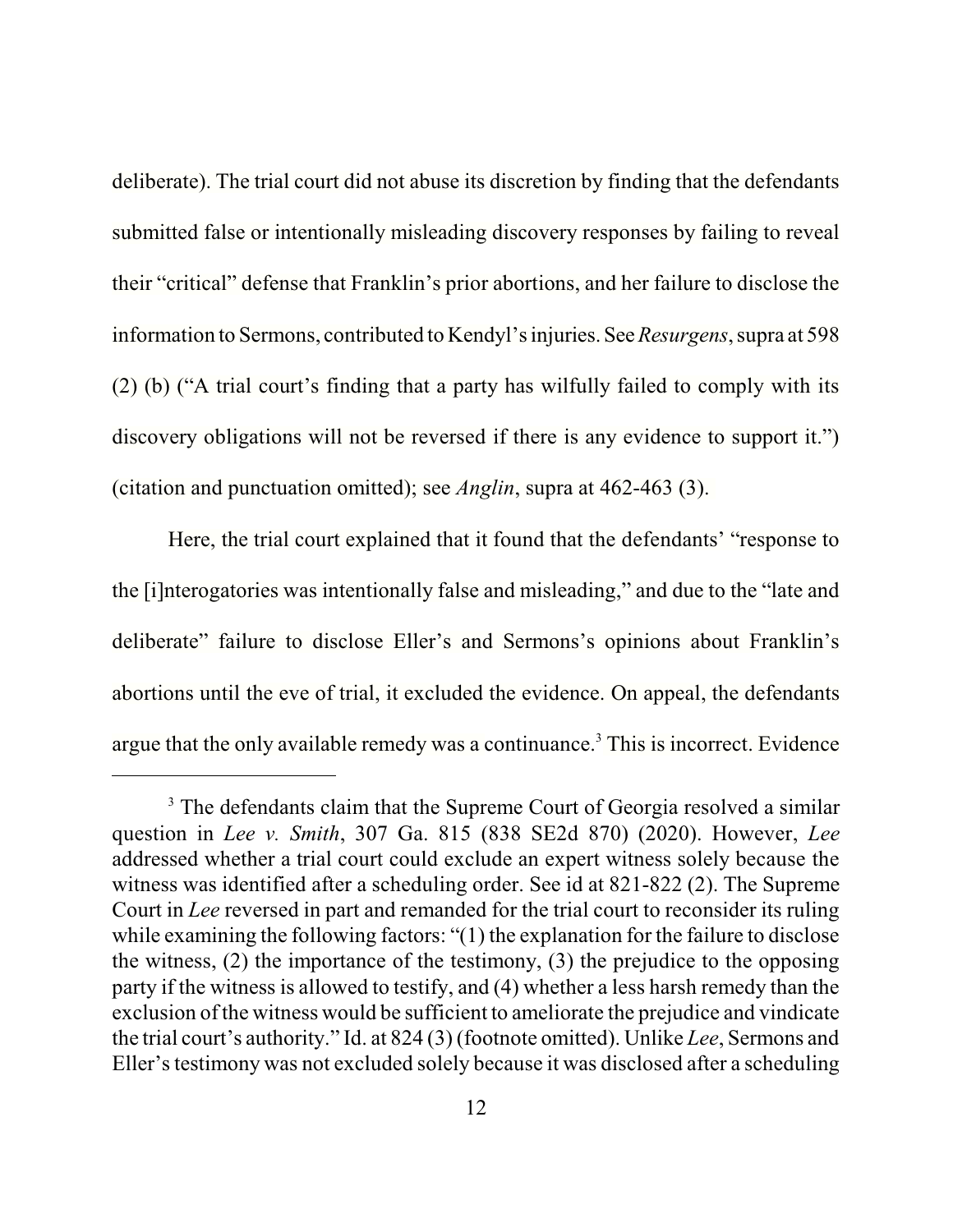supported the trial court's finding that the defendants' response was intentionally misleading, and given the seven years of litigation that preceded the trial, the trial court did not abuse its broad discretion by imposing Rule 37 (d) sanctions and excluding the evidence of Franklin's abortions. See *Resurgens*, supra at 599 (2) (b) (no abuse of discretion when trial court excluded material witness due to deliberate suppression.); *Anglin*, supra at 462-464 (3) (no abuse of discretion when party failed to supplement their discovery response and trial court excluded a previously undisclosed affidavit of witness); *Jones v. Livingston*, 203 Ga. App. 99, 102-103 (4) (416 SE2d 142) (1992) ("The trial court did not abuse its discretion by refusing to allow defendants' expert to testify concerning a subject matter not revealed to plaintiffs."). $4$ 

2. The defendants also claim that the jury's verdict was fatally inconsistent because the jurors found Franklin 46% liable. Specifically they contend that by

order. In the present matter, the trial court found that the defendants' discovery response was intentionally false and misleading due to the fact that the defendants gave a substantive response, which they failed to supplement with their "critical" defense until six years after Franklin's deposition and on the eve of trial.

<sup>&</sup>lt;sup>4</sup> The defendants also enumerate as an error the trial court's alternative ruling excluding evidence of Franklin's prior abortions under OCGA § 24-4-403. However, given our ruling in Division I, we need not reach this claim of error.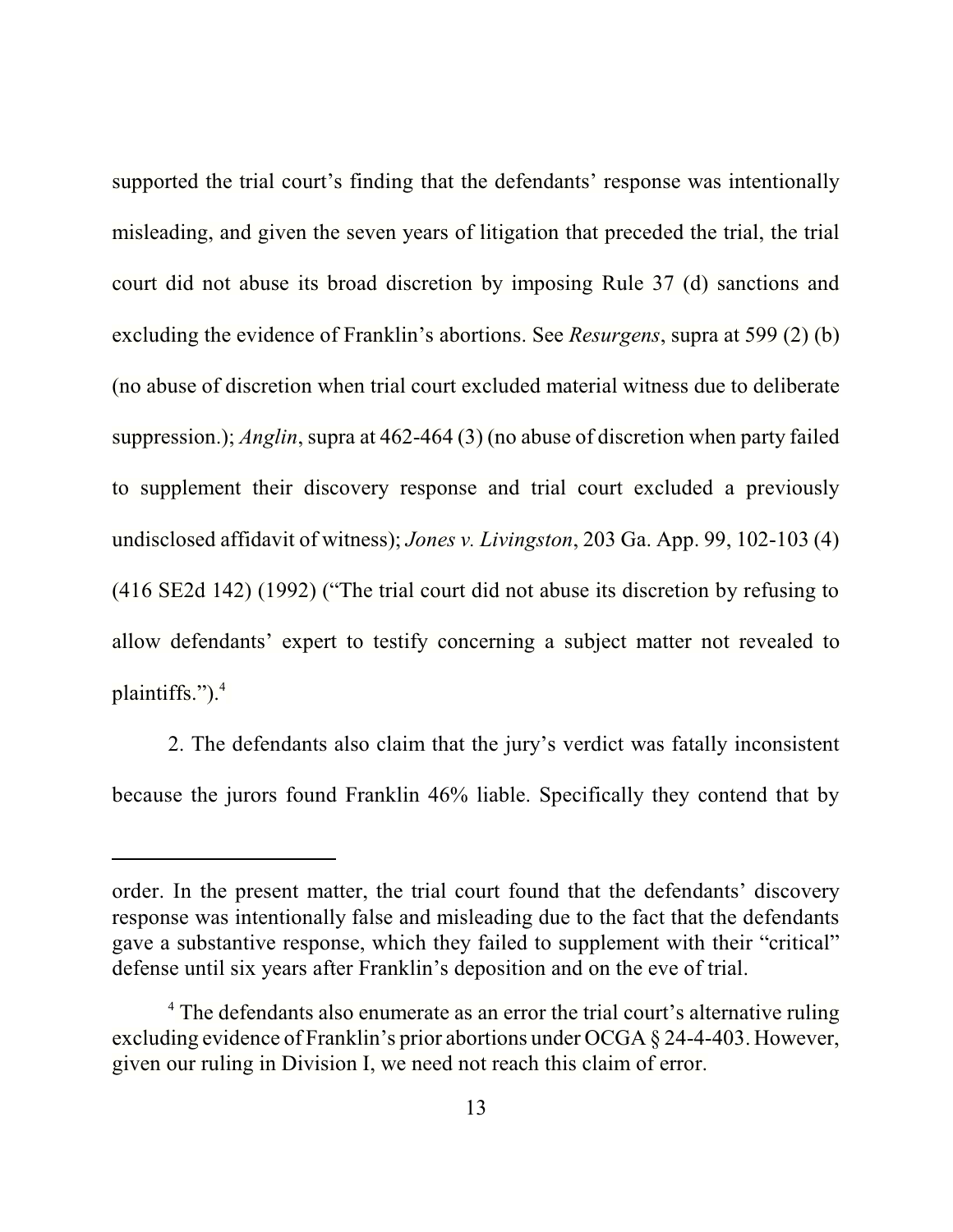assigning Franklin "46% of the responsibility necessarily means that the jury found that Ms. Franklin knew of the risks of taking Benicar but continued to do so[.]" (emphasis omitted). We find this argument unpersuasive.

"Verdicts shall have a reasonable intendment and shall receive a reasonable construction. They shall not be avoided unless from necessity." OCGA § 9-12-4. Of course, "if the verdict was contradictory, it was void and no valid judgment could be entered upon it; a judgment entered on such a verdict will be set aside." *Anthony v. Gator Cochran Constr.*, 288 Ga. 79, 80 (702 SE2d 139) (2010) (citation and punctuation omitted). But,

the presumptions are in favor of the validity of verdicts, and if possible a construction will be given which will uphold them. Even if the verdict is ambiguous and susceptible of two constructions, one of which would uphold it and one of which would defeat it, that which would uphold it is to be applied.

Id. at 80-81 (citation and punctuation omitted).

We are, of course, not privy to the reasons the jury found Franklin 46% at fault. Perhaps the jury believed that Sermons breached his duty of care by failing to tell Franklin of the dangers of Benicar but that she should have conducted her own